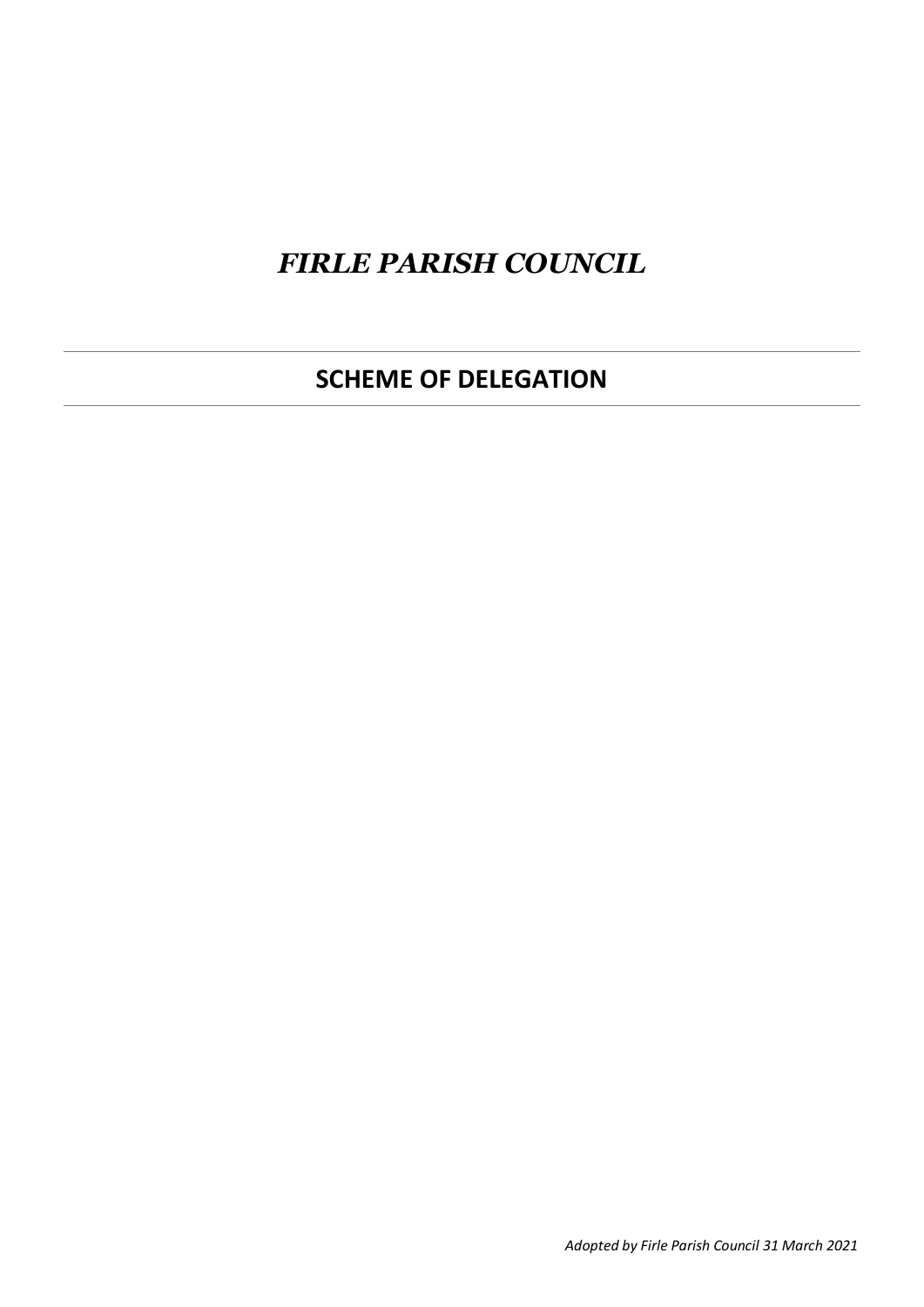## **1. Introduction**

- 1.1 Local councils can only do what legislation requires or permits them to do. With some notable exceptions, the council can delegate functions and decisions to committees, sub-committees, officers or other local authorities. The power to delegate functions is set out in the Local Government Act 1972 s.101.
- 1.2 Powers cannot be legally delegated to individual councillors or to working parties/groups. Working parties/groups are ordinarily established to investigate and or review a particular matter then report back to the relevant committee or council with its findings, which may include recommendations.
- 1.3 The following matters cannot be delegated and must be decisions of council:
	- Approval of budget and setting of precept,
	- Approval of the Annual Governance and Accountability Return (AGAR),
	- Authorisation of borrowing,
	- Writing off of bad debts,
	- Consideration of an auditor's report made in the public interest (within one month of receipt)
	- Adopting or changing council policies including Standing Orders, Financial Regulations, Members' Code of Conduct, and the Scheme of Delegation,
	- Declaring eligibility for, and subsequently adopting, the General Power of Competence,
	- Making or Orders under statutory powers,
	- Appointment of standing committees,
	- Appointing council representatives to outside bodies,
	- All other matters which must, by law, be reserved to council.
- 1.4 To enable the effective function of the council between scheduled meetings, the following delegations are agreed:

## To the Clerk

- To act as the Proper Officer of the Council and as Responsible Financial Officer (RFO) as provided by The Local Government Act 1972,
- To carry out lawful decisions of the council,
- To manage any facilities owned or operated by the council in accordance with the direction and/or policies of the council,
- To act as a representative of the council as required,
- To handle correspondence on behalf of the council,
- To prepare, in conjunction with the Council Chairman, agendas for meetings and publish them within statutory timescales,
- In cases of extreme risk to the delivery of council services, the clerk may authorise revenue expenditure on behalf of the council which in the clerk's judgement it is necessary to carry out. Such expenditure includes repair, replacement or other work, whether or not there is any budgetary provision for the expenditure, subject to a limit of £500 (FR 4.5).
- To reply to planning applications requiring a response before the next scheduled meeting of the council, after obtaining the views of individual members by email, unless the application is controversial or for a major development,